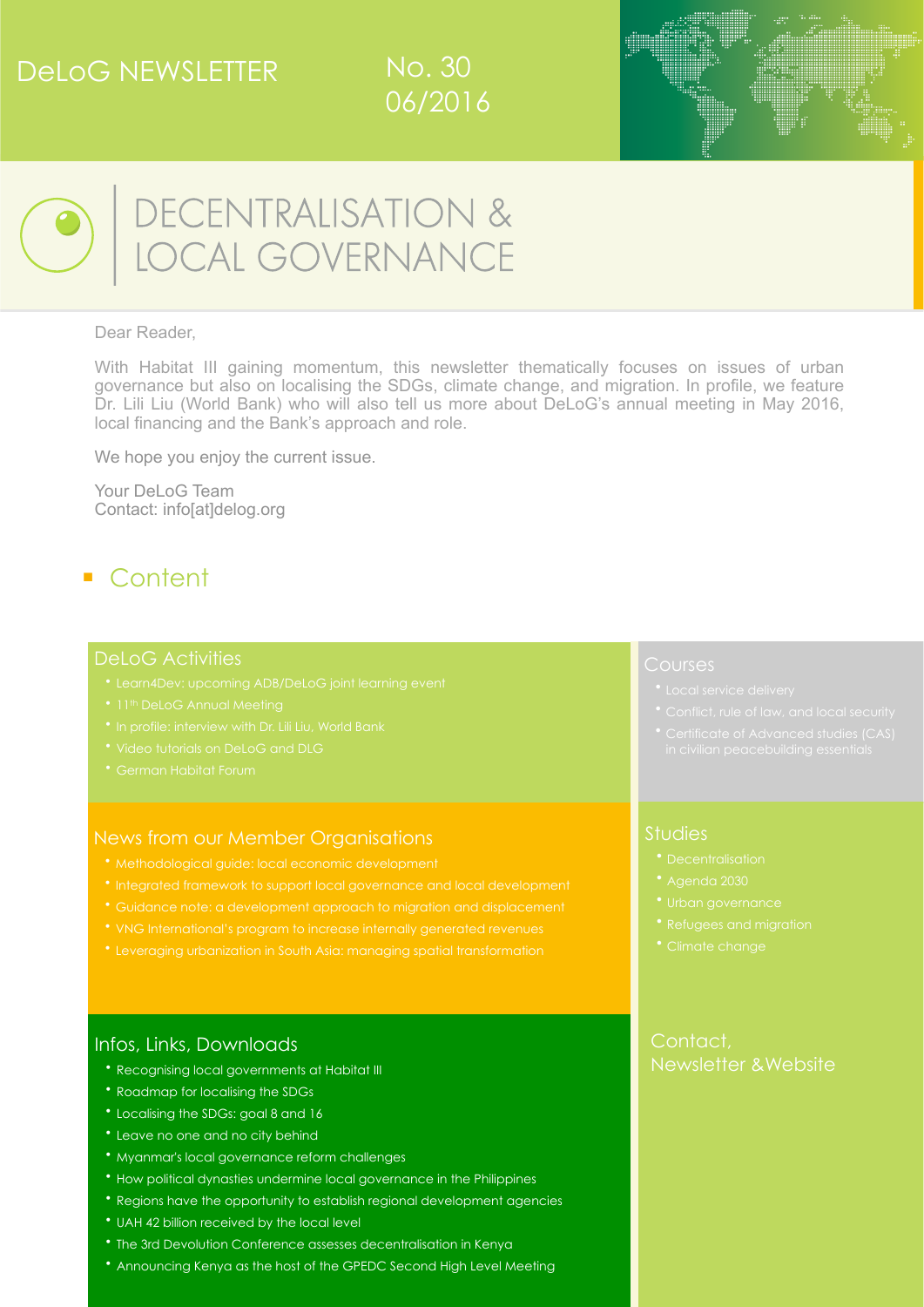## ■ DeLoG Activities

Learn4Dev: upcoming ADB/DeLoG joint learning event on "Localizing global agendas"

DECENTRALISATION & ADB and DeLoG are jointly organising a learning event LOCAL GOVERNANCE which will be held in Manila, Philippines, from 27-29 September, 2016. Exploring current approaches for localising global agendas and ensuring the role of subnational governments in urban development and **COMPETENCE DEVELOPMENT** climate change activities, this course will have a particular focus on SDG 11 and 13. The concept note, draft agenda,

and call for contributions are now available online and registration has opened.

 $\rightarrow$  [For more information, please click here.](http://delog.org/web/joint-learning-event-localizing-global-agendas/)

## <span id="page-1-0"></span>11th DeLoG Annual Meeting in Paris, France



The French Ministry of Foreign Affairs (MAE) hosted DeLoG's 11th Annual Meeting from 18-20 May, 2016, in Paris, France. Around 40 participants from more than 20 member and partner organisations talked about "Localising the SDGs: Fiscal, Urban and Contextual Perspectives". Important topics were 1) sustainable local development financing, 2) opportunities, challenges and approaches for decentralisation in fragile environments, 3) urban and territorial governance. The full report will be available on our website soon.

[›› For more information, please click here.](http://delog.org/web/11th-delog-annual-meeting-in-paris-france/) 

## <span id="page-1-1"></span>In-Profile: interview with Dr. Lili Liu, World Bank



Dr. Lili Liu has been the DeLoG focal point from the World Bank since 2015. In this interview, she gives her views on the 11th DeLoG Annual Meeting, highlights three characteristics of the Bank's approach regarding partnerships with countries in decentralisation reforms, and gives her opinion about what is necessary to achieve the goals set out by the international agenda as well as the role the World Bank can play.

#### [›› To read the interview, please click here.](http://delog.org/web/wp-content/uploads/2016/07/Interview_NL30_Lili_Liu.pdf)

## <span id="page-1-2"></span>German Habitat Forum



The German Habitat Forum, held in Berlin from 1-2 June, 2016, brought together about 1000 attendees from 74 countries. The conference resulted in the "Berlin Recommendations for the Cities of Tomorrow". The document is suggested as an input for the ongoing negotiations on the New Urban Agenda (NUA), to be adopted at the United Nations Conference on Housing and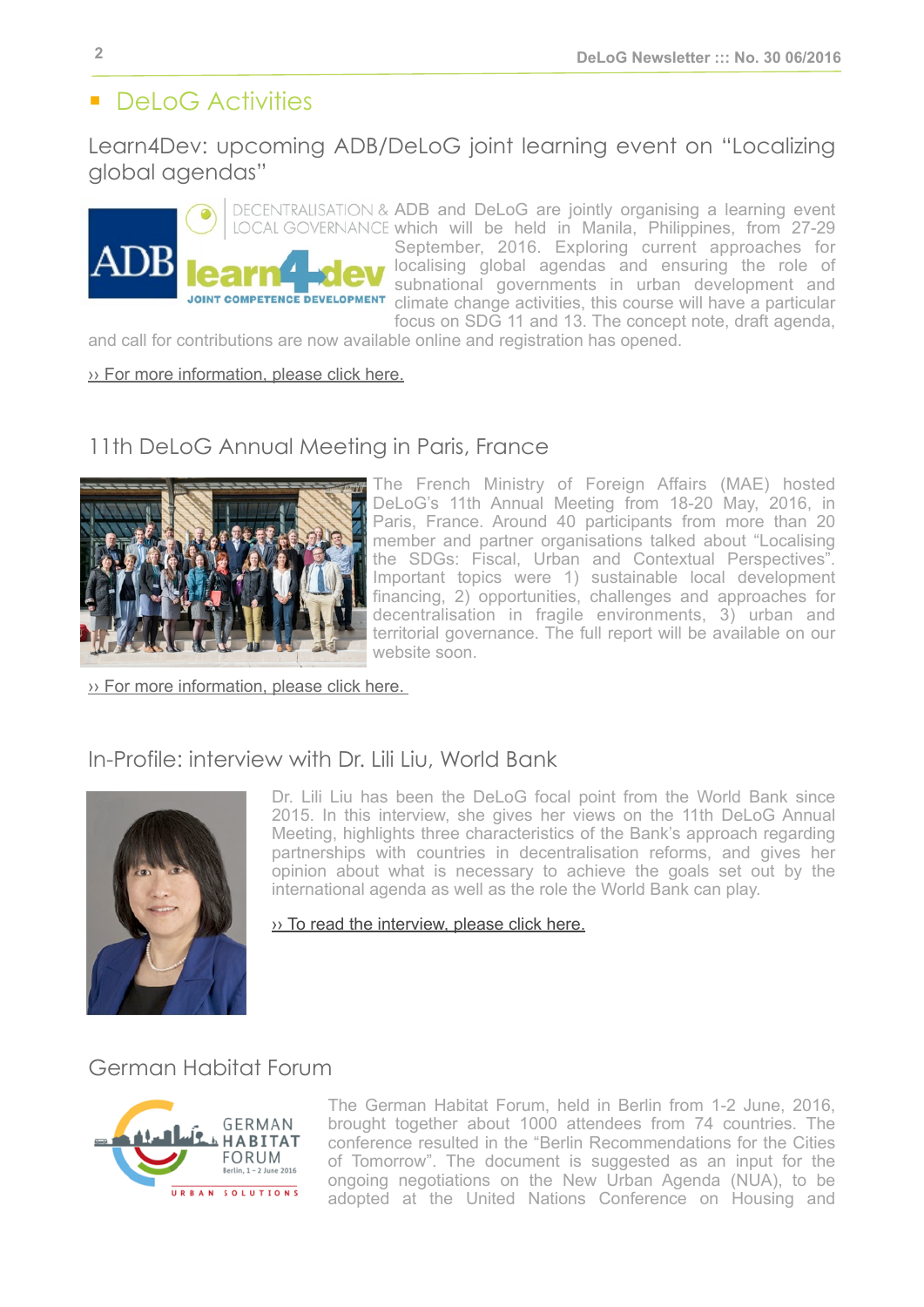Sustainable Urban Development (Habitat III) in Quito, Ecuador, in October 2016.

At the conference, DeLoG convened a workshop together with ANAMM (National Association of Municipalities of Mozambique) on "Governance, Civic Participation and Capacities". Local governments are crucial for sustainable and inclusive development as well as for meeting the SDGs. The panel discussion with Dr. David Satterthwaite (IIED), Rose Molokoane (FEDUP and SDI), Silvia Haas (City of Leipzig), Eduardo Jossias Nguenha (ANAMM), Sara Hoeflich de Duque (UCLG), and facilitated by Martha Gutierrez (GIZ) shed some light on preconditions for urban governance.

#### ›› [Read about DeLoG's workshop and its key messages.](http://delog.org/web/governance-civic-participation-and-capacities/)

Related links:

›› [The conference's outcome document: the Berlin Recommendations](http://www.german-habitat-forum.de/english/assets/berlin_recommendations2.pdf).

›› [The press release of the German Federal Ministry for Economic Cooperation and Development](https://www.bmz.de/en/press/aktuelleMeldungen/2016/juni/160601_pm_047_German-Habitat-Forum-Berlin-2016-Creating-liveable-cities-together/index.html).

›› [For more information on the conference itself, please click here](http://www.german-habitat-forum.de/english/).

## <span id="page-2-0"></span>Video tutorials on DeLoG and decentralisation and local governance

DeLoG has been working on improving its website for quite some time now. In the course of this process, it has commissioned two short videos, explaining the network 'DeLoG' as well as the concept of decentralisation and local governance (DLG), respectively.

Both clips are now online.



›› [Watch the video: What is DeLoG?](http://delog.org/web/about-delog/video-about-delog-dlg/)

›› [Watch the video: Local Governance and Decentralisation.](https://youtu.be/19tFfvuhLEU)

## ■ News from our Member Organisations

<span id="page-2-1"></span>Methodological guide: local economic development for African local elected officials



Economic development is one of the main concerns for local authorities in African cities. This methodological guide by AFD in partnership with LEDNA (part of UCLGA) helps local elected officials to strengthen local economic development. It is a decision-making and implementation tool that aims to assist local authorities and their partners in addressing issues of local economic development in order to strengthen local economic dynamics and job creation in African cities.

›› Links to the document: [English version](http://www.afd.fr/jahia/webdav/site/afd/shared/PORTAILS/SECTEURS/EAU_ET_ASSAINISSEMENT/pdf/AFD-guide-developpement-economique-local-VA.pdf) ::: [version française](http://www.afd.fr/jahia/webdav/site/afd/shared/PORTAILS/SECTEURS/EAU_ET_ASSAINISSEMENT/pdf/AFD-guide-developpement-economique-local.PDF).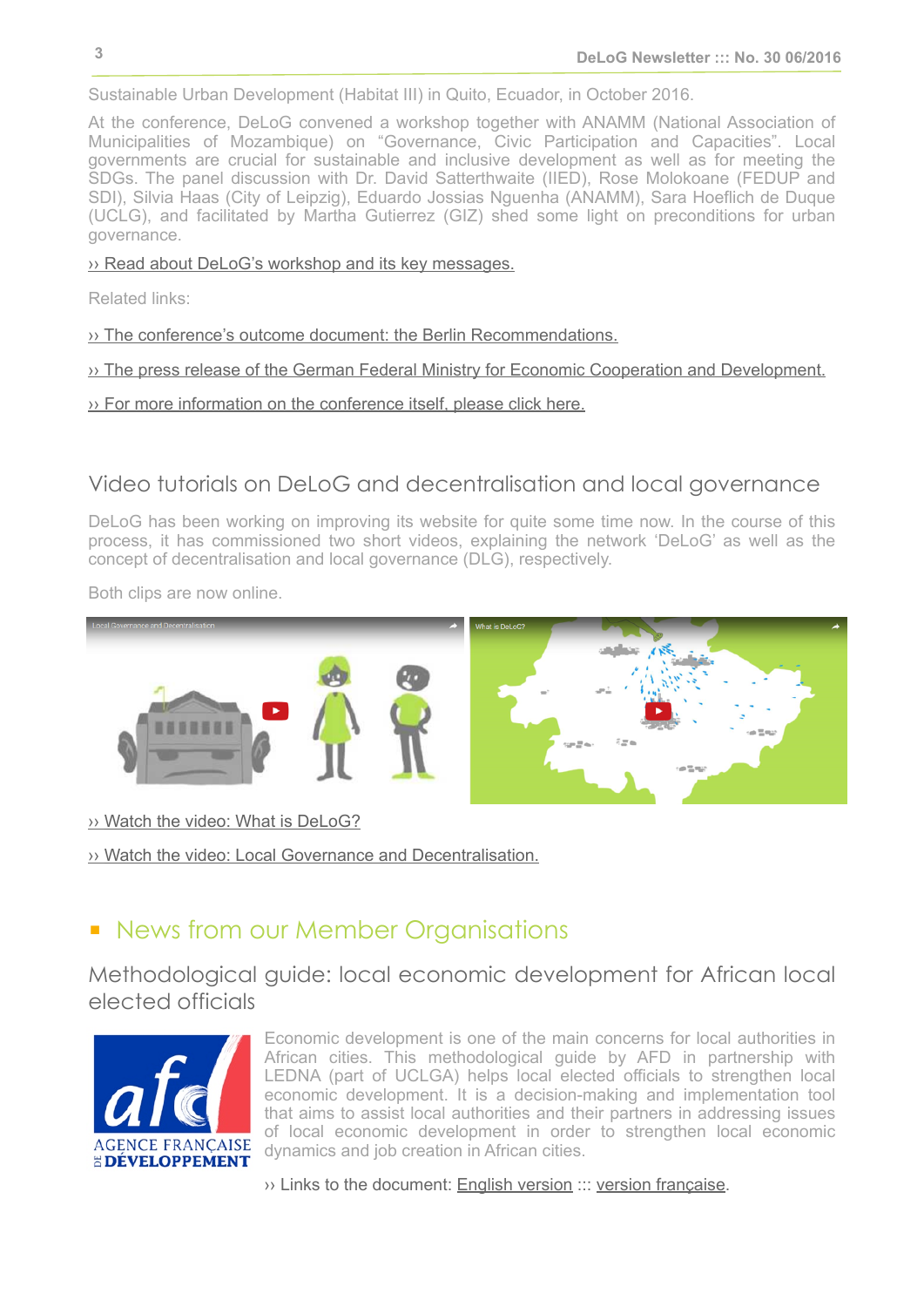## <span id="page-3-0"></span>Integrated framework to support local governance and local development



At this year's DeLoG annual meeting, Amy Gill, UNDP, presented the Integrated Local Governance and Local Development (LGLD) Framework, developed jointly by UNDP with its associated funds and programmes, UNV and UNCDF. This framework supports partners across societies and economies, i.e. governments at all levels, civil society, private sector, and development agencies, at different stages of development to design strategies to localise the 2030 Agenda and its Sustainable Development Goals (SDGs).

›› [Read the document.](http://www.undp.org/content/undp/en/home/librarypage/democratic-governance/local_governance/integrated-framework-to-support-local-governance-and-local-devel.html)

## <span id="page-3-1"></span>Guidance note: a development approach to migration and displacement

UNDP works with partner countries to offset short-term responses to migration and displacement with long-term sustainable development solutions.

#### ›› [Read the guidance note.](http://www.undp.org/content/undp/en/home/librarypage/poverty-reduction/guidance-note---migration-and-displacement.html)

## <span id="page-3-2"></span>VNG International's program to increase internally generated revenues for local development



At this year's annual meeting, Peter Jongkind, VNG International, presented the organisation's new approach to support municipalities to improve their tax collection and service delivery. In doing so, this approach also promotes civic engagement and government accountability. Piloting the approach in municipalities in Ghana, VNG International found that it leads to improvements in tax management and service delivery.

#### ›› [Download the paper here.](http://delog.org/web/wp-content/uploads/2016/05/VNGi-program-to-increase-internally-generated-revenues-for-local-development.pdf)

Related link:

#### ›› [For a related article by the Capacity and Institution Building Working Group, please click here](http://www.cib-uclg.org/news/local-taxation-local-development-programmatic-change-approach-vng-international).

<span id="page-3-3"></span>Leveraging urbanization in South Asia: managing spatial transformation for prosperity and livability



Urbanisation presents South Asian countries with the **WORLD BANK GROUP** potential to transform their economies to make their spaces prosperous and liveable. But while the region is making strides, it has struggled to capitalise on this

opportunity. This report argues that undertaking difficult and appropriate reforms to improve South Asia's trajectory of development is essential.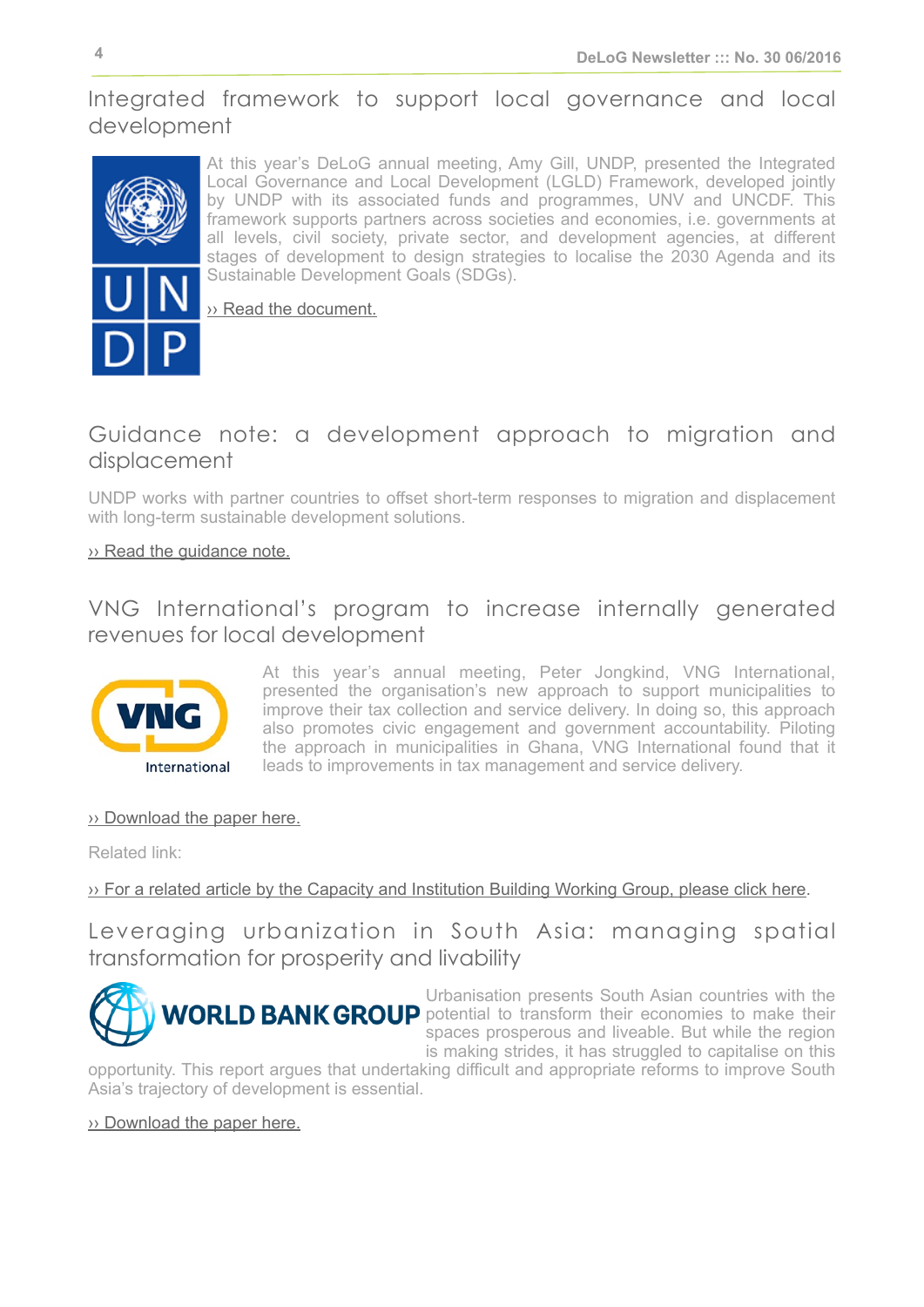## ■ Info, Links, Downloads

#### <span id="page-4-0"></span>Recognising local governments at Habitat III



The international community increasingly acknowledges local governments' important role in the Habitat III process. In March, the Habitat III Thematic Meeting on 'Financing Urban Development' emphasised the need for strategies and tools to ensure adequate access to funding for sustainable urbanisation at the local and regional levels. The Mexico Declaration recognised that "financing sustainable urbanization implies empowering local, metropolitan and regional governments".

In May, representatives of sub-national governments worldwide gathered in the context of the Second World Assembly of Local and Regional Governments in New York and, in response to the Zero Draft of the NUA, agreed on recommendations. Mayors and local leaders then presented these recommendations at the Habitat III Hearings for Local Authorities. In addition, the campaign #Listen2Cities was launched in May.

›› [Mexico City Declaration for Habitat III.](http://habitat3mexicocity.mx/documentos/DeclaracionFinal-borrador/Mexico%20City%20Declaration%20for%20Habitat%20III.pdf)

›› [Second World Assembly calls for UN and states to listen to cities at Habitat III Local Authorities](http://bit.ly/1r505ne) [Hearings.](http://bit.ly/1r505ne)

›› [Local authorities bring input to Habitat III draft outcome.](http://sd.iisd.org/policy-updates/local-authorities-bring-input-to-habitat-iii-draft-outcome/)

›› [For more information on #Listen2Cities, please click here.](https://www.uclg.org/en/media/news/local-networks-call-un-and-member-states-listen2cities-habitat-iii)

Related links:

›› [For more information on the Second World Assembly and the Habitat III Hearings for Local](https://www.uclg.org/en/media/news/seat-table-international-negotiations) [Authorities, please click here.](https://www.uclg.org/en/media/news/seat-table-international-negotiations)

›› [For the UNACLA Statement on Habitat III Zero Draft, please click here.](http://media.wix.com/ugd/bfe783_7c94ec14c6ff4f02996d0a23645503f3.pdf)

›› [For more information on the reaction of the UCLG Committee on Social Inclusion, Participatory](http://www.cisdp.uclg.org/en/news/latest-news/committee%E2%80%99s-reaction-%E2%80%9Czero-draft%E2%80%9D-global-new-urban-agenda) [Democracy and Human Rights to the Zero Draft, please click here.](http://www.cisdp.uclg.org/en/news/latest-news/committee%E2%80%99s-reaction-%E2%80%9Czero-draft%E2%80%9D-global-new-urban-agenda)

<span id="page-4-1"></span>Roadmap for localising the SDGs



Together with UNDP and UN-Habitat, the Global Taskforce has published a roadmap for achieving the SDGs at the local level, i.e. in support of local and regional governments with regard to the implementation and monitoring of the SDGs. It covers a broad OF LOCAL AND REGIONAL range of strategies as well as different areas of action including awareness-raising, advocacy, implementation and monitoring.

›› [Download the report here](http://bit.ly/292UYjh).

## <span id="page-4-2"></span>Localising the SDGs: goal 8 and 16



UCLG recently published two short videos. The first video deals with localising SDG 8 which calls for sustained, inclusive and sustainable economic growth, full and productive employment and decent work for all. The second clip is on SDG 16 which calls for peace, justice and strong institutions. Local/ regional governments have long led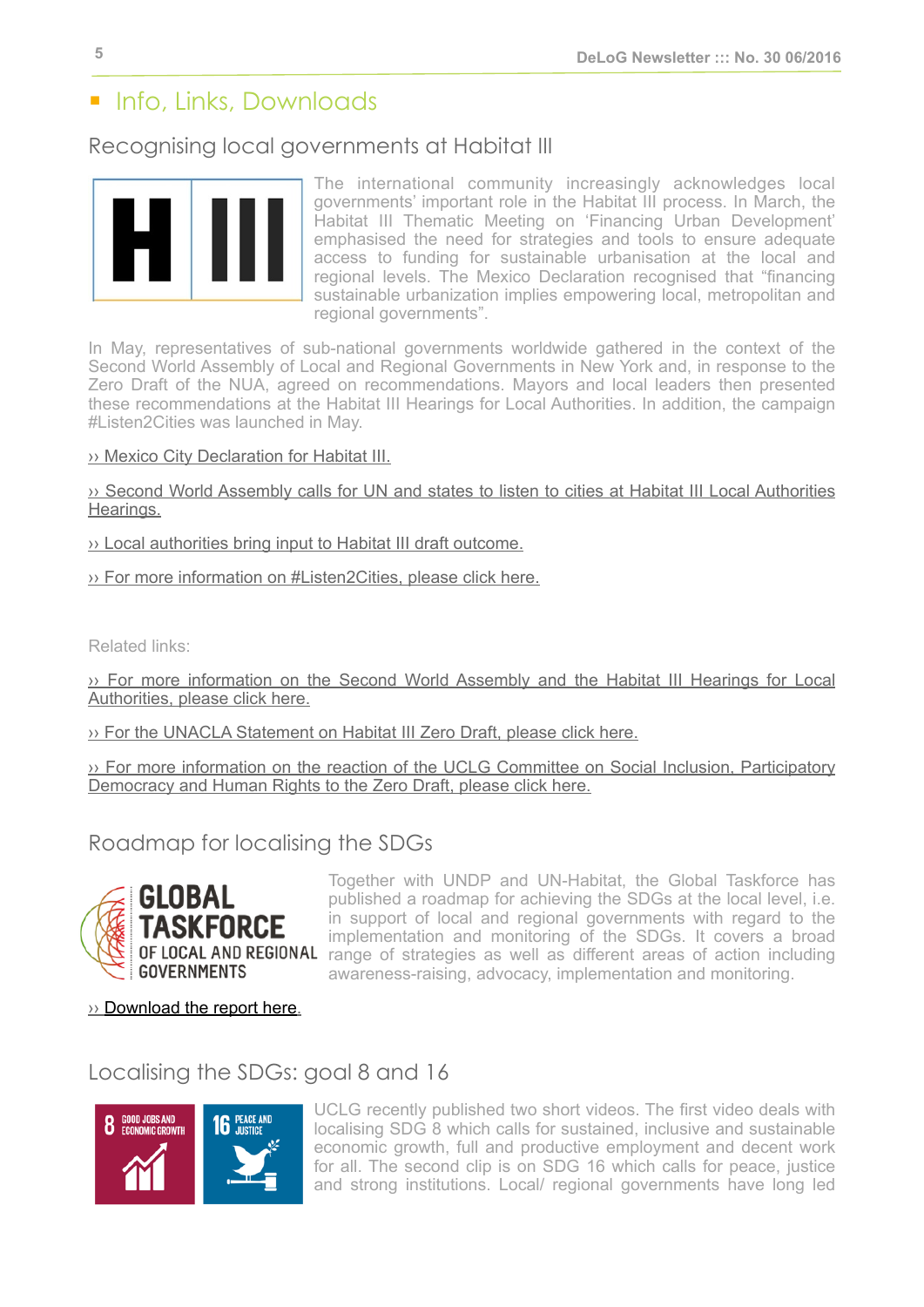the way in trying out new forms of participatory decision-making and are called upon to ensure that no group is left behind.

›› [Watch the video on SDG 8.](https://www.youtube.com/watch?v=HBbEo4qoAmI) ›› [Watch the video on SDG 16.](https://www.youtube.com/watch?v=us85Bu38KuY)

## <span id="page-5-0"></span>Leave no one and no city behind



UNDP's DeLoG focal point, Hanne Kristoffersen, shares her experiences and views on responding to conflict and disasters. She argues that "Only by linking the aspirations of SDG 11 and 16 can we support cities to significantly reduce violence and work with governments and communities to find lasting solutions to conflict and insecurity."

›› [Read Hanne's contribution to the UNDP blog.](http://www.undp.org/content/undp/en/home/blog/2016/5/2/Leave-no-one-and-no-city-behind/)

## <span id="page-5-1"></span>Myanmar's local governance reform challenges



This article focuses on the governance challenges Myanmar faces as it moves away from its military past and towards democracy. The author argues that local governance is an area where change is proving to be very challenging.

 $\overline{\mathcal{P}}$  [To read the article, please click here.](https://asiafoundation.org/2016/06/08/myanmars-local-governance-reform-challenges/)

<span id="page-5-2"></span>How political dynasties undermine local governance in the Philippines



**Asian Studies** Asian Stadies<br>Association<br>of Australia

Although the Philippine constitution proscribes political dynasties, they still hold key positions of power in the country. This article discusses how political dynasties, remaining in positions of power in the cantons, subvert the spirit of local governance and political competition.

›› [To read the article, please click here.](http://asaa.asn.au/how-political-dynasties-undermine-local-governance-in-the-philippines/)

## <span id="page-5-3"></span>Regions have the opportunity to establish regional development agencies

On 6 April 2016, the Government of Ukraine published a resolution, approving a model regulation on the regional development agency. The document determines its organisational and legal status, fundamental rights and functions, management bodies and sources of financing. Regional development agencies are currently successfully operating in countries such as Germany, France, Great Britain, Poland, Australia, and Canada.

#### ›› [For more information, please click here.](http://decentralization.gov.ua/en/news/item/id/2318)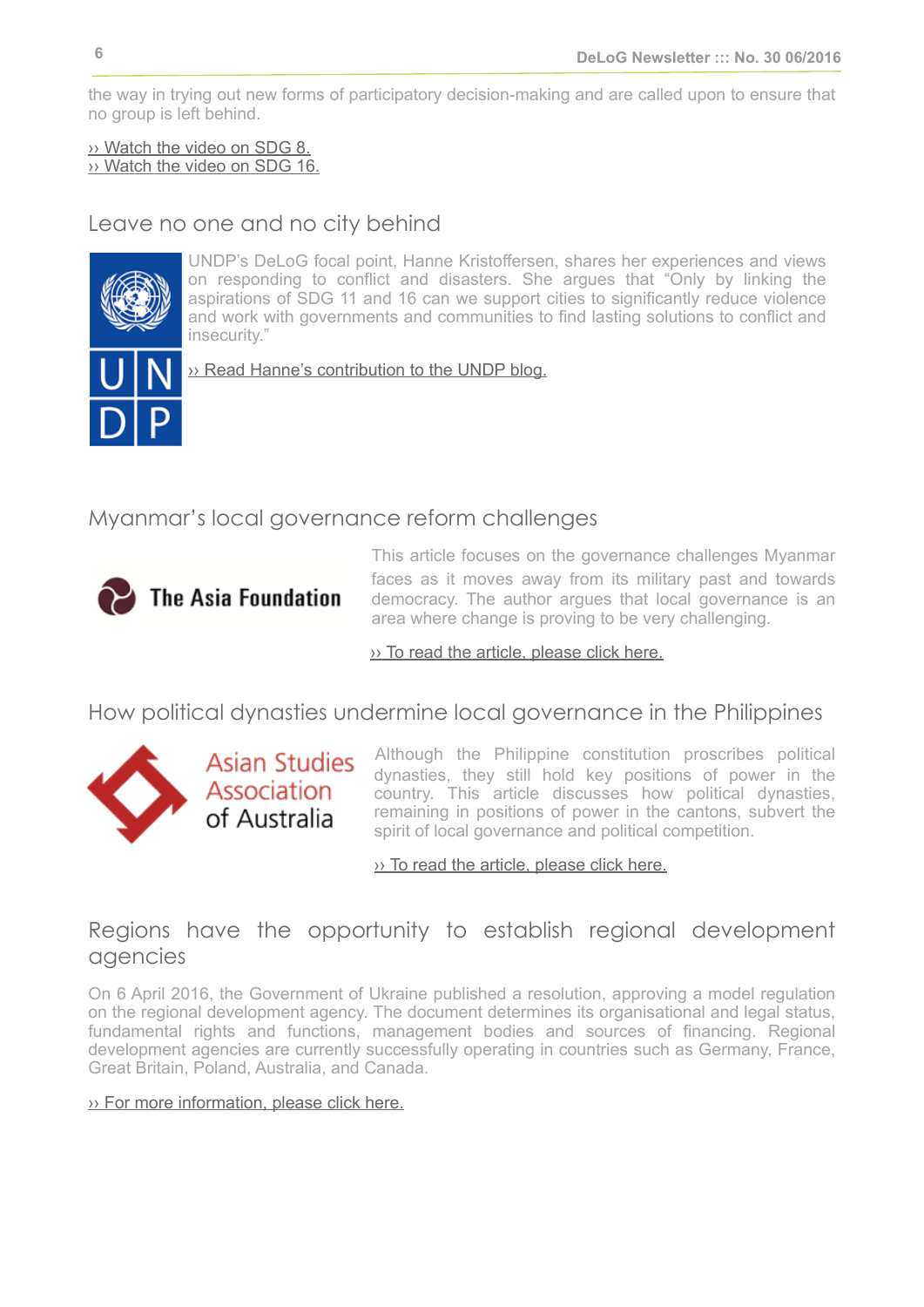## <span id="page-6-0"></span>UAH 42 billion received by the local level; increase of revenues of amalgamated communities

Over the first four months of 2016, local councils in Ukraine have received UAH 41.7 billion around 42 % of the annual revenues they plan to spend this year and an increase of UAH 13.3 billion compared to the same period last year. Further, in May 2016, the Ministry of Regional Development published an assessment of the financial capacity of 159 amalgamated territorial communities that were created in the previous year. The report indicated that amalgamation has significant financial advantages.

#### $\rightarrow$  [Close to UAH 42 billion have already been received by local budgets.](http://decentralization.gov.ua/en/news/item/id/2553)  $\rightarrow$  [Total revenues of communities that amalgamated in 2015 increased by a factor of five and their](http://decentralization.gov.ua/en/news/item/id/2552) [earned revenues doubled.](http://decentralization.gov.ua/en/news/item/id/2552)

## <span id="page-6-1"></span>The 3rd Devolution Conference assesses decentralisation in Kenya

The third Devolution Conference took place from 19-23 April, 2016. More than 5,000 participants including the Governors of Kenya's 47 counties gathered for this annual national meeting which addresses the status quo of the Kenyan decentralisation constitutional process which was initiated in 2013. With a focus on health and water, the conference looked at positive achievements as well as current challenges.

#### ›› [For more information on the conference, please click here.](http://www.regionsunies-fogar.org/en/media-files/news/182-la-3a-devolution-conference-evalua-la-descentralizacion-keniana)

## <span id="page-6-2"></span>Announcing Kenya as the host of the GPEDC Second High Level Meeting

The Government of Kenya announced that it will host the second high-level meeting of the Global Partnership for Effective Development Co-operation from 28 November to 1 December, 2016, in Nairobi. The conference is an inclusive global forum which aims to help governments, civil society and businesses to work better together to end poverty. One year after the adoption of the SDGs, the Nairobi high-level meeting will prioritise actions to make development cooperation more effective across a diverse group of actors.

#### ›› [For the full press release, please click here.](http://www.effectivecooperation.org/2016/04/announcing-kenya-as-the-host-of-the-gpedc-second-high-level-meeting/)

## ■ Courses

## <span id="page-6-3"></span>The Hague Academy for Local Governance

#### ›› [Local service delivery and the SDGs](http://thehagueacademy.com/blog/2015/05/local-service-delivery-2/)

The Hague Academy for local governance

Date: 3-14 October, 2016 Apply by: 5 August, 2016

Place: The Hague, Netherlands

This course on local service delivery and the SDGs discusses the following questions: How can we increase the quality and accessibility of basic services such as waste collection, clean water, housing, health and social services? How can they be financed? And how can we engage citizens and the private sector? This training is designed for professionals working in the field of decentralisation, local governance, public service provision and development.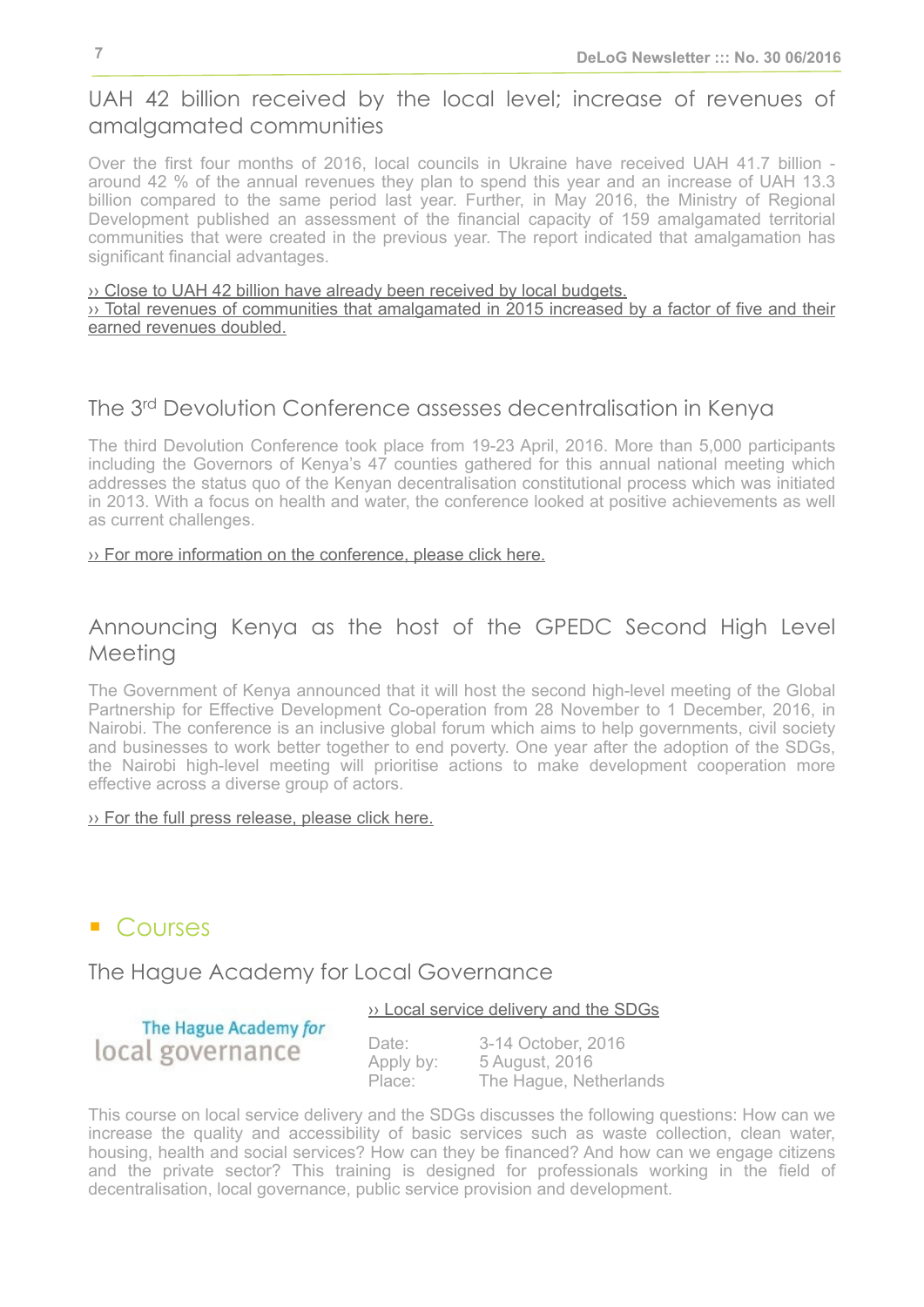**Those, who mention in their application form that they apply through the DeLoG newsletter, will get a 10% discount on the course fee.**

#### <span id="page-7-1"></span> $\rightarrow$  [Conflict, rule of law, and local security](http://www.thehagueacademy.com/conflictandruleoflaw)

| Date:     | 7-18 November, 2016    |
|-----------|------------------------|
| Apply by: | 30 October, 2016       |
| Place:    | The Hague, Netherlands |

The key issues in this training are: How can governments promote citizen security and protect human rights after violent conflict? What policies and instruments do they have to foster reconciliation and peacebuilding amongst different ethnic or religious groups? And what attitude and skills do government officials need to lead conflict transformation processes? The training is designed for those who have been working directly with or on issues related to societies in early transition and fragile and conflict affected areas.

**Those, who mention in their application form that they apply through the DeLoG newsletter, will get a 10% discount on the course fee.**

<span id="page-7-2"></span>

#### ›› [Certificate of Advanced Studies \(CAS\) in civilian](http://www.swisspeace.ch/courses/certificate-programs/peacebuilding-essentials.html)  [peacebuilding essentials](http://www.swisspeace.ch/courses/certificate-programs/peacebuilding-essentials.html)

Date: September 2016 – August 2017 Apply by: 30 June, 2016 Place: Basel, Switzerland

This course provides a holistic understanding of civilian peacebuilding, analysing theories, concepts, debates, policies and practices in: 1) peacebuilding analysis & impact; 2) peacebuilding & statebuilding; 3) gender in conflict & peacebuilding; 4) peace mediation; 5) dealing with the past; 5) business, conflict & peace.

The course can be taken over one or two years. On-site classes take place once a month (Friday and Saturday) and there are two 3-day trainings from Wednesday to Friday. It is designed for practitioners and academics.

## ■ Studies

## <span id="page-7-0"></span>**Decentralisation**

Decentralisation in West Africa: the implications for urban climate change governance

Loan Diep, Diane Archer and Cheikh Gueye; IIED (2016)



for Environment and Development

Conducting a literature review, supported by two city case studies (Saint-Louis in Senegal and Bobo-Dioulasso in Burkina Faso), this paper looks at the linkages between decentralisation and urban climate governance. Decentralisation needs to progress further: confusion

regarding overlapping roles and responsibilities between the central government and agencies acting at different levels need to be addressed and financing at the city scale remains a challenge.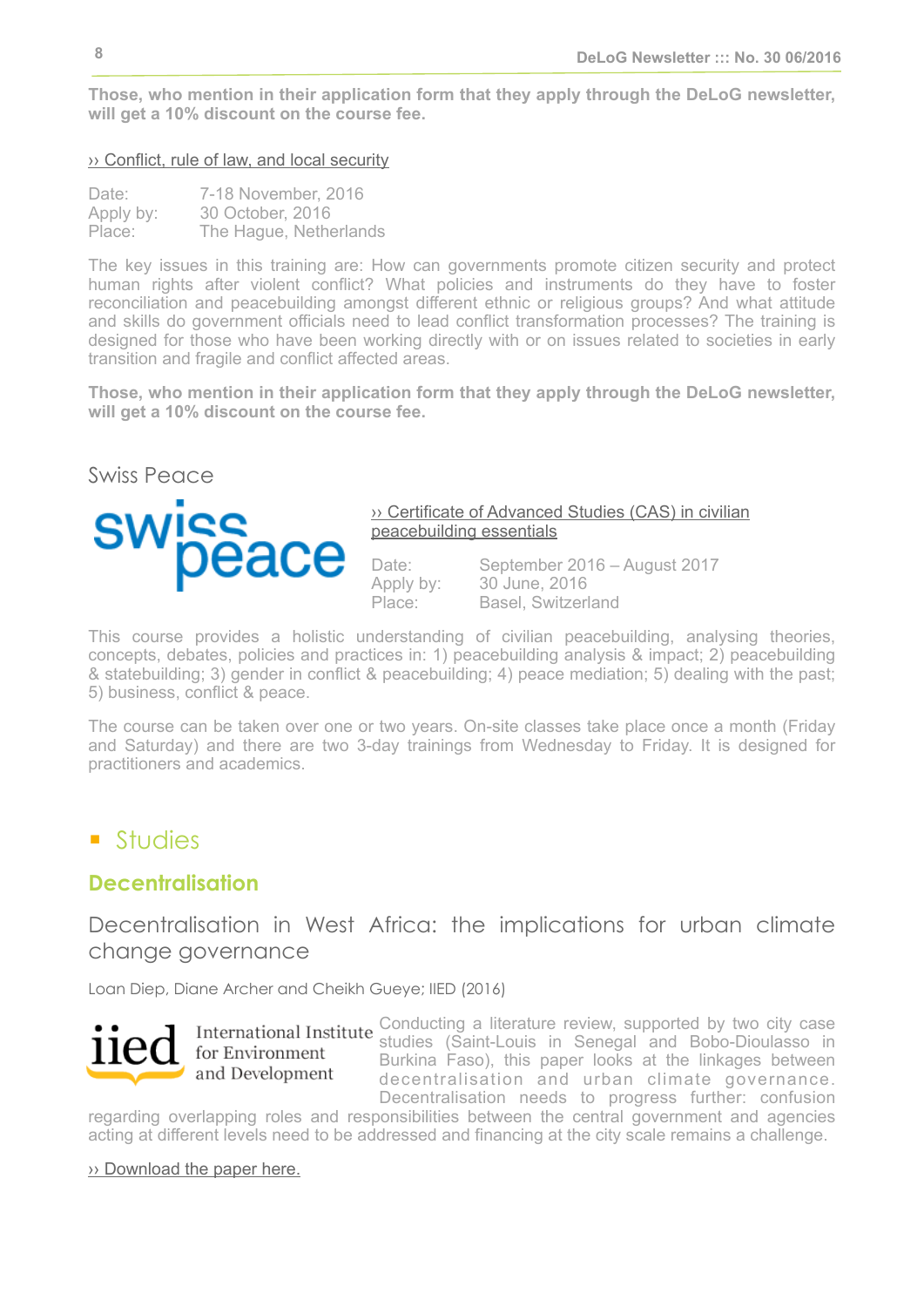## Nepal's divisive new constitution: an existential crisis

International Crisis Group (2016)



In 2015, Nepal adopted a new constitution amid deadly protests that continued for months. Protesting groups argued that the statute backtracked on addressing structural discrimination. If implementation begins before contentious issues are addressed, the mainstream parties risk wholesale rejection of the constitution by a large section of the population. Conducting local

elections also carries grave risks of violence, boycotts, intimidation and, in some areas, rejection of the state and its political system.

›› [Download the report here.](http://www.crisisgroup.org/en/regions/asia/south-asia/nepal/276-nepal-s-divisive-new-constitution-an-existential-crisis.aspx?utm_source=Sign+Up+to+Crisis+Group%27s+Email+Updates&utm_campaign=069c8e831e-Nepal_Report_4April2016&utm_medium=email&utm_term=0_1dab8c11ea-069c8e831e-359248733)

## <span id="page-8-0"></span>**Agenda 2030**

Urban governance for sustainable global development: from the SDGs to the New Urban Agenda

Eva Dick; DIE (2016)



This briefing paper identifies urban governance issues which are currently neglected in the SDGs and require further consideration. Although there seems to be an increased awareness of the importance of cities for development, this paper argues that issues of urban and local governance need to be addressed in further detail and as cross-cutting issues. This applies to SDG 11 but also

to goal 16 or sectoral goals such as SDGs 9 and 13.

›› [Download the paper here.](http://www.die-gdi.de/briefing-paper/article/urban-governance-for-sustainable-global-development-from-the-sdgs-to-the-new-urban-agenda/)

## The SDGs at city level: Mumbai's example

Paula Lucci and Alainna Lynch; ODI (2016)



With urbanisation ever increasing, how countries deal with growing urbanisation over the next 15 years will define governments' ability to achieve most of the SDGs. Analysing the performance on three SDG targets at slum and settlement levels in Mumbai, this report provides recommendations for early action regarding SDG implementation in cities.

›› [Download the report here.](https://www.odi.org/publications/10375-sdgs-city-level-mumbais-example)

## Achieving the impossible: can we be SDG 16 believers?

Alan Whaites; OECD GovNet (2016)



This paper focuses on SDG 16 and discusses how development partners and other actors can better support developing countries to achieve this goal. The development community needs to focus BETTER POLICIES FOR BETTER LIVES INCreasingly on factors that can either positively or negatively

influence the speed of progress on governance reform. Taking advantage of these factors, however, will require many development actors to radically change their practice.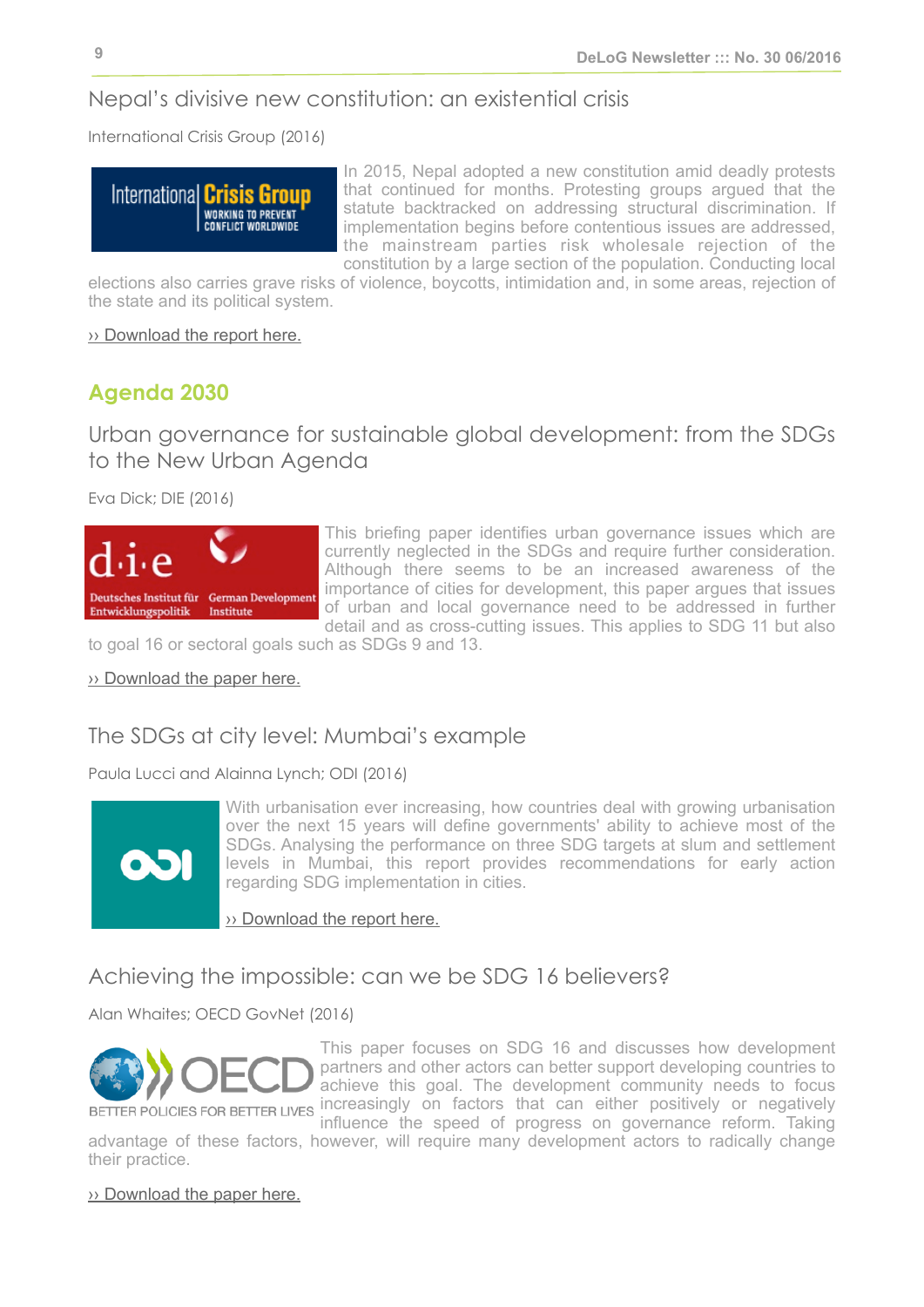## <span id="page-9-0"></span>**Urban governance**

## Open cities: from economic exclusion to urban inclusion

Solomon Greene, Rolf Pendall, Molly Scott and Serena Lei; Urban Institute (2016)



While cities drive economic growth in high-income countries, the benefits of urban economies are not widely shared among city residents. Income inequality is increasing, poverty persists and economic mobility appears blocked for many of those living in cities. Vulnerable groups face structural barriers and recent protest in cities

across high-income countries highlighted the instability of the status quo.

#### ›› [Download the paper here.](http://www.urban.org/sites/default/files/alfresco/publication-pdfs/2000770-Open-Cities-From-Economic-Exclusion-to-Urban-Inclusion.pdf)

#### Are we underestimating urban poverty?

Paula Lucci, Tanvi Bhatkal and Amina Khan; ODI (2016)



As poverty measures and data collection methods have not caught up with the reality of an increasingly urbanised world, it is more and more likely that urban poverty is underestimated. This has important implications for interventions and allocating resources with regard to the 2030 Agenda. This report explores current problems with the definition of 'slum' settlements and data collection in urban contexts, providing recommendations on how to address these issues.

#### ›› [Download the report here.](https://www.odi.org/publications/10358-are-we-underestimating-urban-poverty)

#### Why is water still unaffordable for sub-Saharan Africa's urban poor?

Diana Mitlin and Anna Walnycki; IIED (2016)



for Environment and Development

Across sub-Saharan Africa, water services for low-income urban communities vary and are often unaffordable. Achieving SDG target 6.1 — universal and equitable access to safe and affordable water for everyone by 2030 — will require action on urban water costs.

›› [Download the briefing here.](http://pubs.iied.org/17353IIED.html?c=urban)

## <span id="page-9-1"></span>**Refugees and migration**

#### The global refugee crisis: the key role of cities

Eva Dick and Benjamin Schraven; DIE (2016)



More than 80 % of refugees worldwide are located in developing countries and emerging economies and many people are displaced within their own nations. While Syria and its neighbouring countries are affected the most, displacement is also a significant issue in Colombia, Nigeria and Sudan. Contrary to popular belief, it is cities rather than refugee camps that receive

most of these displaced persons.